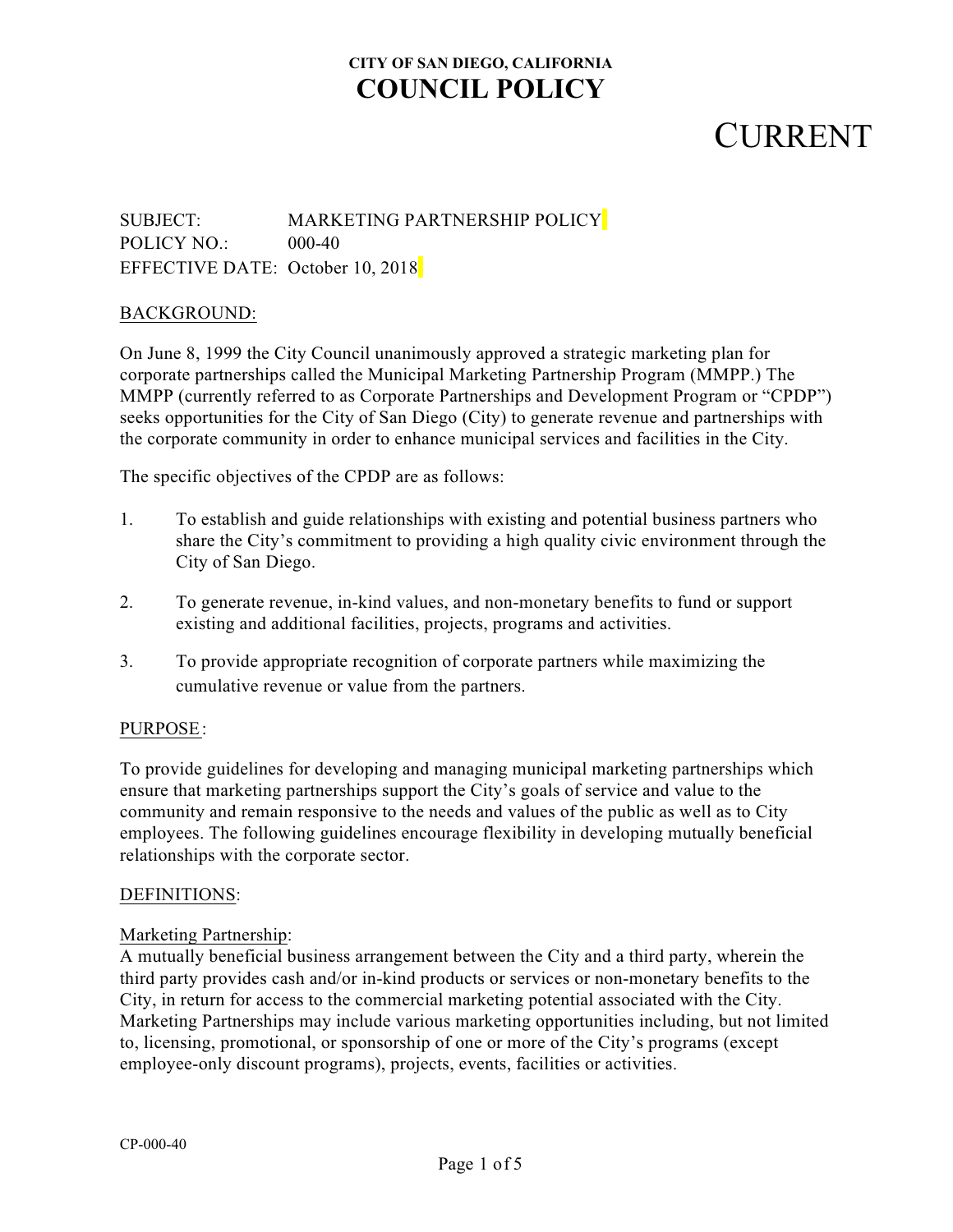# CURRENT

### Request for Sponsorship (RFS)

An open and competitive process whereby third parties ("proposers") may submit proposals for marketing partnership opportunities with the City. All RFSs will include a summary of the partnership opportunity, benefits of participation, and the elements of the proposal that are required by the RFS.

### **General Principles**

- a. Third parties may become marketing partners with the City in City-approved programs, projects, events, facilities, or activities when such partnerships are mutually beneficial to both parties and consistent with applicable City policies and ordinances. Under the conditions of this policy, City staff may solicit such marketing partnerships for the City.
- b. The City must determine whether the benefit to City constituents warrants the City's participation in a marketing partnership. The level of recognition for marketing partners must be consistent with the scale of each partner's contributions.
- c. The RFS will include a requirement for proposers to comply with all applicable City policies, including disclosure of any conflicts of interest as set forth in the City's Ethics Ordinance. If an RFS is not issued, agreements will address compliance with required disclosures.
- d. Restrictions on Partnerships

In general, the following industries and products are not eligible for marketing partnerships with the City:

- 1. Police-regulated Businesses.
- 2. Companies whose business is substantially derived from the sale or manufacture of tobacco products.
- 3. Alcoholic beverages when the targeted beneficiaries of the marketing partnership are youth under the legal drinking age.
- 4. Parties involved in a lawsuit with the City.
- 5. Parties involved in any stage of negotiations for a City contract unless contract is directly linked to a marketing partnership opportunity.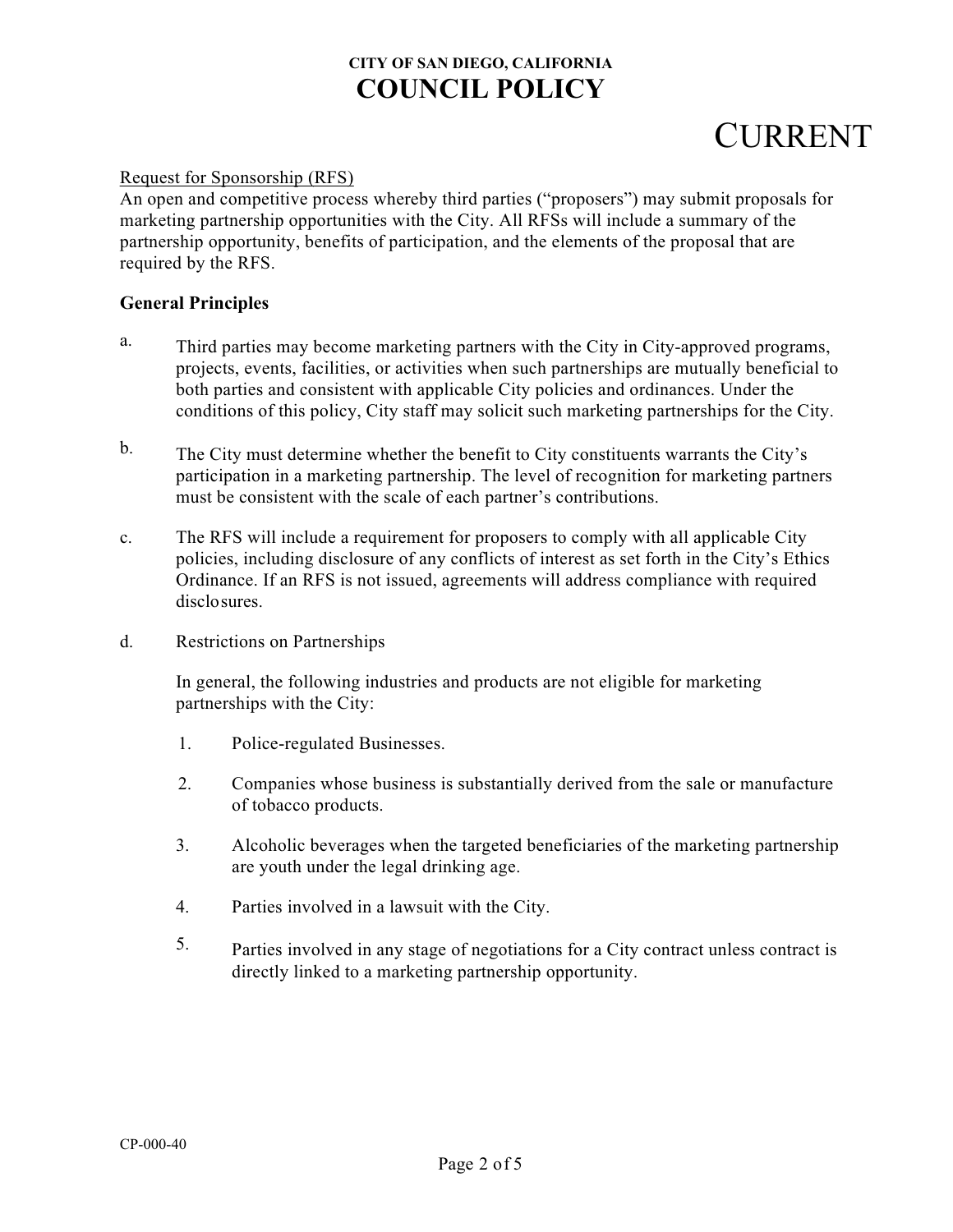# **CURRENT**

- e. Exclusions to Marketing Partnership Policy:
	- 1. Gifts or unsolicited donations are governed by Donation Acceptance Council Policy No. 100-02.
	- 2. Naming opportunities are governed by Naming of City Assets Council Policy No. 900-20.
	- 3. Marketing partnership proposals forwarded to the City may not be subject to the RFS process if the proposed sponsorship is determined by the CPDP through research to be unique and without interested or qualified competitors such that the RFS process would be undesirable, impractical, or impossible.
	- 4. Employee Only Discount Programs.

### **Marketing Partnership Process**

The general procedure for developing marketing partnerships will be as follows:

- a. Define scope of marketing partnership program or project, including a description of the community need, partnership benefits, and general marketing strategy.
- b. Develop a RFS for each partnership opportunity valued at \$250,000 or more.
- c. City-originated marketing partnerships valued below \$250,000 may be subject to the RFS process if deemed by CPDP to be in the best interest of the City.
- d. Advertise RFS to potential proposers found through category research and by posting the opportunity on the City's website.
- e. Review by CPDP and affected departments of all responsive proposals received through the RFS process for the best overall value to the City.
- f. Marketing Partnership Agreements with an aggregate value of \$250,000 or greater will be presented to City Council for approval. Additionally, all contracts with official City endorsements require Council approval (per Council Policy 000-41, Endorsement).
- g. Marketing Partnership Agreements with an aggregate value to the City below \$250,000 are subject to Mayor or Mayor's designee review and approval.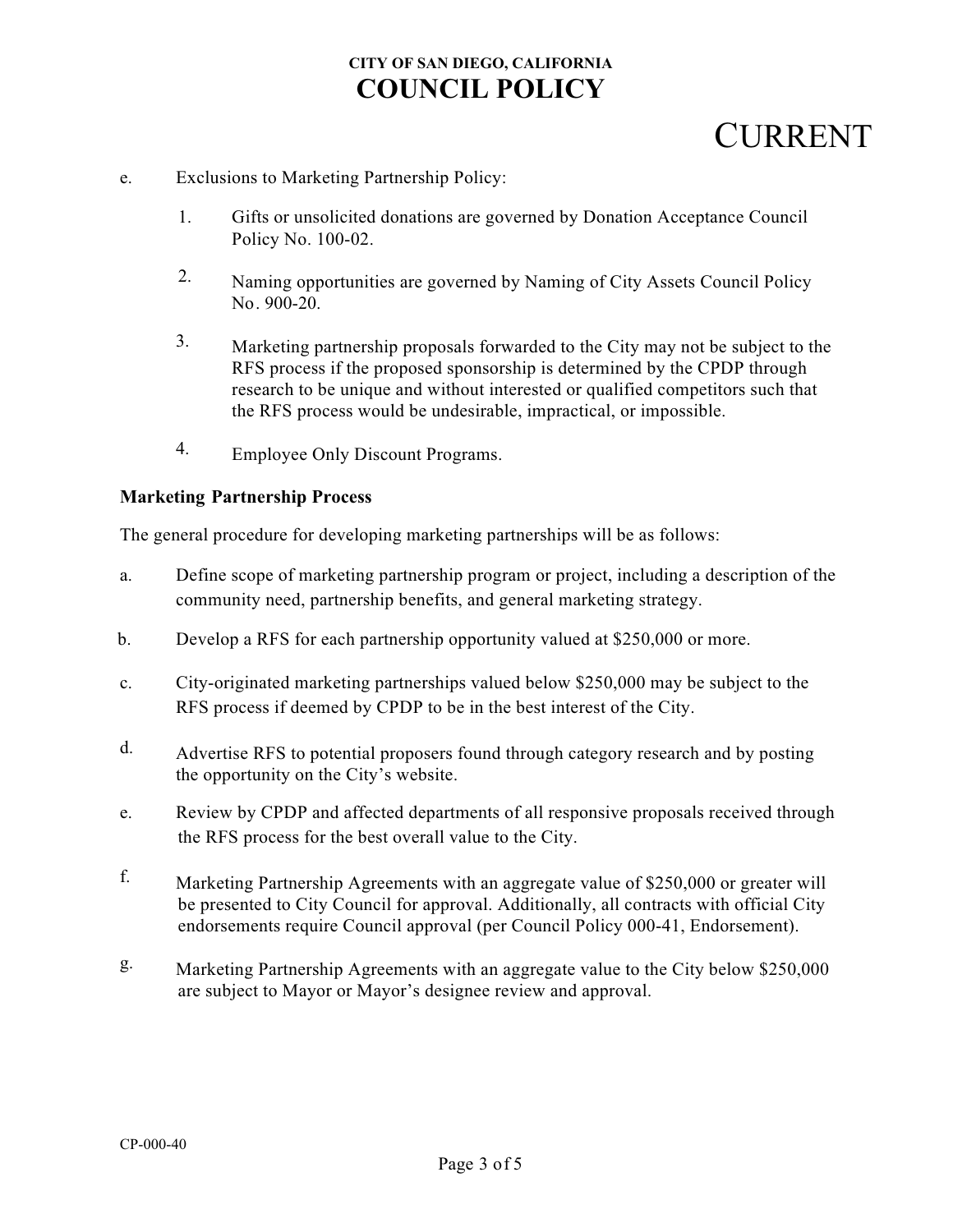# **CURRENT**

### **Marketing Partnership Agreements**

All Marketing Partnership Agreements will include contractual language consistent with all applicable City policies and ordinances and good business practices. In general, Marketing Partnership Agreements should include:

- a. The parties to the contractual relationship
- b. Term of agreement
- c. Renewal process, if applicable
- d. Consideration that includes a description of the
	- marketing rights fee,
	- commission,
	- in-kind goods, and
	- in-kind services.
- e. Description of programs, projects and activities (i.e., a scope of work)
- f. Contract administrator name and contact information
- g. Marketing rights and benefits
- h. Termination provisions
- i. City standard terms and provisions, including a provision prohibiting Conflict of Interest.

#### **Responsibilities**

- a. The CPDP will oversee marketing partnership activities and contract administration for citywide, non-departmental contracts on behalf of the City.
- b. The CPDPs responsibilities include:
	- 1. implementing the CPDP City-wide;
	- 2. providing guidance to all City departments regarding the interpretation and application of this policy;